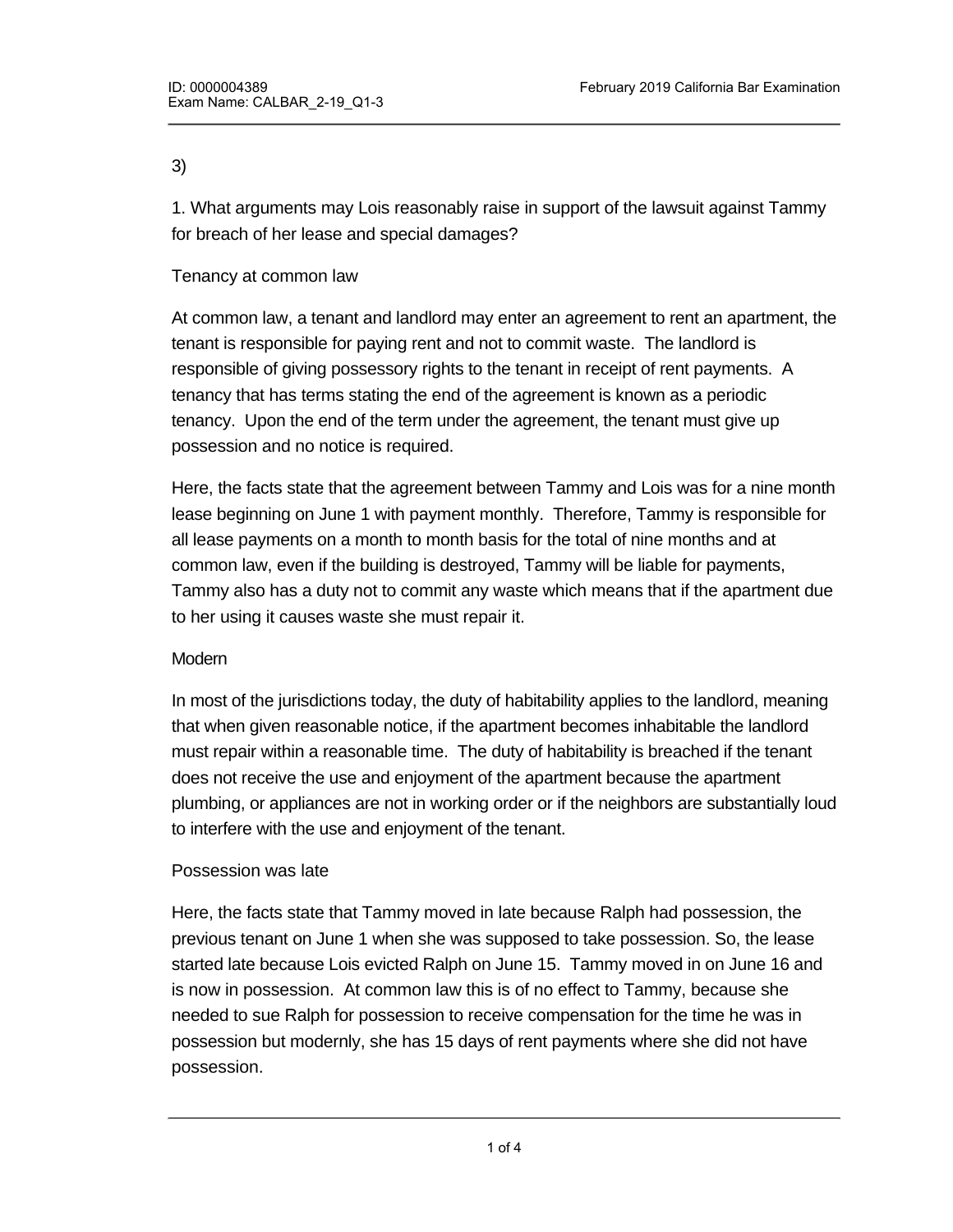Therefore, Tammy has 15 days of payment of rent which in a modern jurisdiction she would be entitled to at least offset any damages to Lois.

#### Noise complaints

Tammy was a medical student, if Lois knew this, then the noise of the upstairs neighbor, Coco, would have breached the duty of habitability because, Tammy needed a quiet place to study. The fact that the neighbors were a rock band, this would substantially interfere with the use and enjoyment of Tammy's apartment. If Lois knew at the time of the lease agreement signing, it may be that Tammy can have the contract rescinded (discussed below). Tammy did complain and modernly, Lois had a duty to stop the noise. The noise continued from June 15 until July 15 an ended when the Gyrations were arrested in Coco's apartment.

## The plumbing

At common law, Tammy must repair and seek reimbursement. Modernly, Tammy must give reasonable notice of the plumbing problem. Here, Tammy gave Lois notice immediately that the water was cold on July 16. Lois promptly hired a plumber to fix the problem, but the fix only worked for a week. Tammy needed to give Lois notice again but she did not.

## The stove not working

On August 30, the stove stopped working and Tammy, disgusted with her apartment and all the events that had occurred gave up the apartment on August 31. Tammy failed to give reasonable notice of the stove not working. In addition, she did not renew the notice that the plumbing was not working after the plumber fix failed a week later.

Therefore, since Tammy is terminating the tenancy early, she is breaching her duty to remain as a tenant until the end of the lease agreement, Lois has a right to sue for damages.

#### Remedies

With a landlord/tenant breach, landlord has a right under the contract to receive the benefit of the bargain, with a duty to mitigate (common law, duty to mitigate is not required).

Damages must be the standard measure of damages under the contract

Here, the money damages will be the remainder of the rent owed for the remaining 7

months on the lease agreement, since the lease started in June and was for nine and was for nine and was for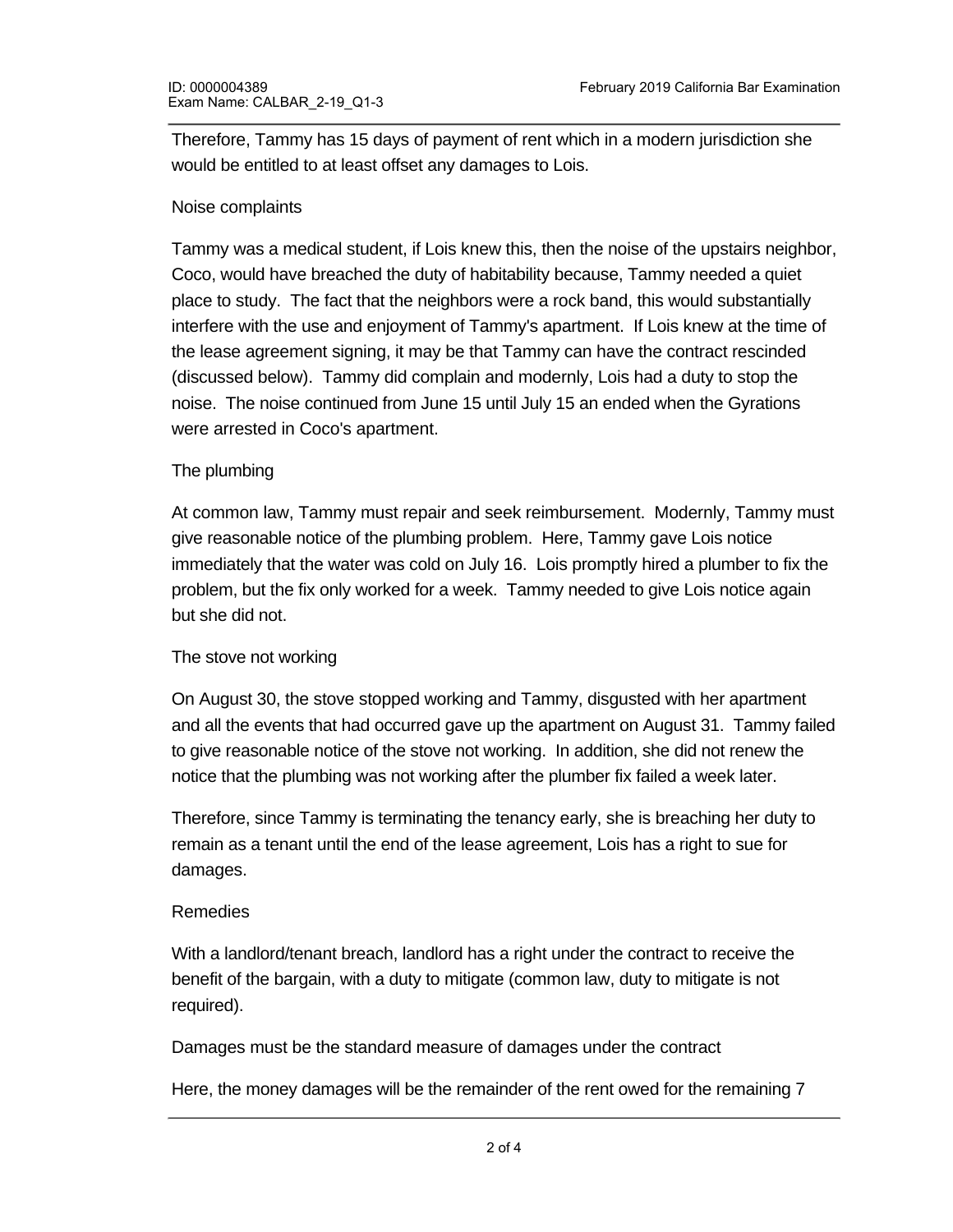months on the lease agreement, since the lease started in June and was for nine months. However, in a modern jurisdiction, Lois must mitigate which means Lois should attempt to find another person to rent the apartment.

Special damages

## Consequential damages

These are the ones foreseen, actual and unavoidable at the time the parties contracted in writing. The moving out may have been foreseeable, see the discussion below under constructive eviction. If Tammy does not prevail in the defense, then Lois will be entitled to any damages that were foreseeable at the time of contracting.

#### Incidental

Those that arouse because of the breach by the tenant leaving early, advertising for a new tenant, cleaning, etc.

#### **Mitigation**

Lois has a duty to mitigate damages, and find a new renter. If unable then this will not apply.

#### Defenses

## Constructive eviction

Constructive eviction is allowed only if a duty of habitability is breached and after notice the landlord fails to make the repairs

Here, the facts of all the habitability issues, it could be unreasonable for Lois to rent a place that is quiet to a medical student if a band is playing in the apartment above. It is also unreasonable for the water and stove issue. Also, the possessory interest not being conveyed until late by 15 days may show that landlord is not acting in a reasonable manner in keeping the substantial breach in duty of habitability issues raised may be a defense for Tammy. The problem is the impression Tammy gives stating,"This place is a zoo, I wouldn't live here if you paid me."

## Notice requirement regarding habitability

The fact that Tammy, made notice about Ralph, the complaint about the noise, the complaint about the plumbing, does not excuse the notice requirement for the plumbing breaking again or the stove breaking.